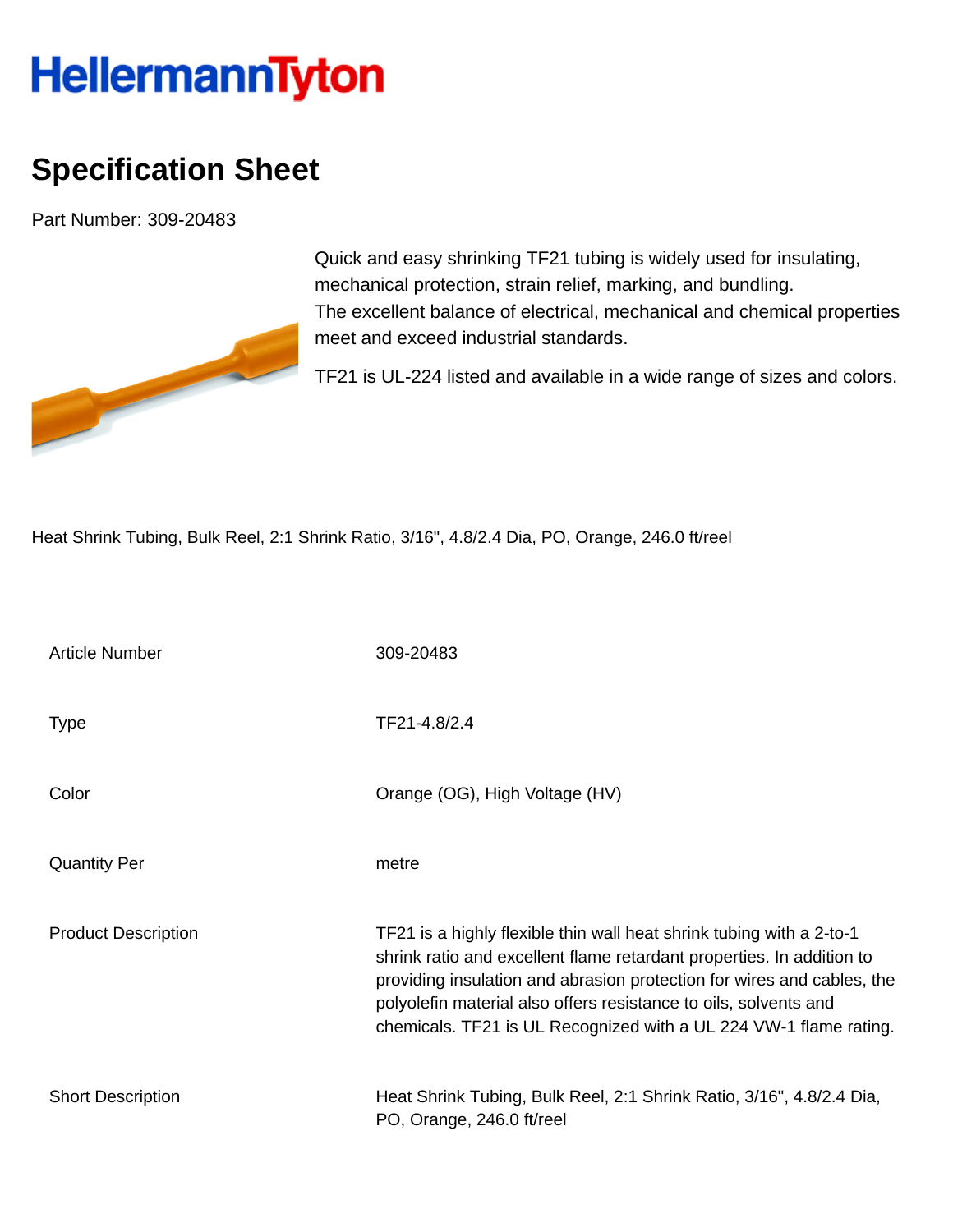| Variant                      | Thin-Wall                                                          |
|------------------------------|--------------------------------------------------------------------|
| Wall Thickness WT (Imperial) | 0.02                                                               |
| Wall Thickness WT (Metric)   | 0.51                                                               |
|                              |                                                                    |
|                              |                                                                    |
| Material                     | Polyolefin, cross-linked (PO-X)                                    |
| <b>Material Shortcut</b>     | PO-X                                                               |
| Flammability                 | ASTM D876                                                          |
| Halogen Free                 | No                                                                 |
| <b>Operating Temperature</b> | -67°F to +275°F (-55°C to +135°C)                                  |
| Reach Compliant (Article 33) | Yes                                                                |
| <b>ROHS Compliant</b>        | Yes                                                                |
| Certification/Specification  | JAR/FAR 25.853 SAE - AMS - DTL-23053/5 Class 1 UL   ANSI/UL<br>224 |
| UL Recognized (US)           | Yes                                                                |